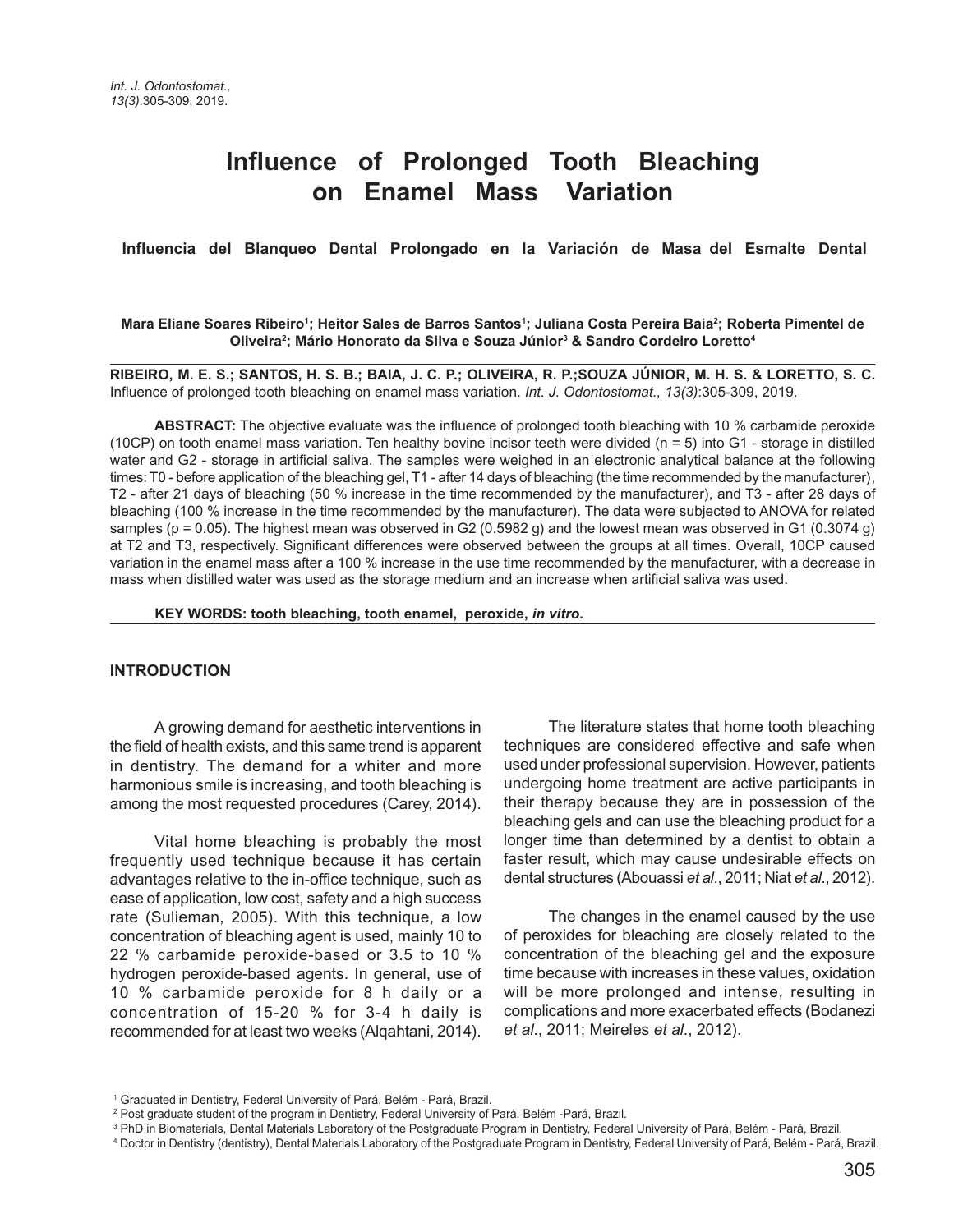In previous studies, a decrease in the surface roughness of post-bleaching enamel was observed as indicated by the lower surface roughness of the peroxide-exposed substrate compared to that of the substrate that was not exposed to peroxides (Faraoni-Romano *et al*., 2008; Cvikl *et al*., 2016). During bleaching therapy, the initially eroded enamel surface layer may be lost by solubilization, and a more uniform underlying layer is speculated to remain, thus accounting for the loss of enamel structure after use of bleaching agents (Attia *et al*., 2015).

Therefore, considering the lack of studies on the damage caused to tooth enamel under an excessive bleaching regimen when using the home technique, the purpose of this study is to evaluate the possible variation in enamel mass after prolonged bleaching.

## **MATERIAL AND METHOD**

This study was approved by the Ethics Committee on the Use of Animals under no. 3382190117. Ten bovine incisor teeth of the species Bos taurus indicus (mean age of 24 months) obtained from animals slaughtered at a cooperative abattoir were obtained; the teeth were erupted in the oral cavity, with a healthy crown and complete root formation.

The teeth were initially immersed in 0.1 % thymol solution for one week (A Fórmula, Belém, Pará, Brazil) for disinfection, followed by removal of adhered periodontal tissue and prophylaxis with pumice paste. The teeth were then analyzed under a stereoscopic microscope (40x) to evaluate the vestibular enamel surface of the middle coronal portion, and teeth with cracks on the enamel surface were discarded. Next, the teeth were stored in distilled water  $(4 \degree C)$ , which was replaced weekly.

The tooth crowns were cross-sectioned twice. The first section was made at a distance of 15 mm, measured with a digital caliper (DIN 862, Mitutoyo, São Paulo, São Paulo, Brazil), from the cemento-enamel junction and parallel to the incisal edge. The second section was made 5 mm from the cemento-enamel junction to obtain samples of the middle portion of the tooth crown, with a height of 10 mm. Next, a longitudinal section in the mesiodistal direction allowed separation of the buccal and lingual portions of the crown. The lingual portions and root of each crown were discarded, and the buccal dentin layer was removed with the aid

of truncated conical diamond burs #4138 (KG Sorensen - Cotia, São Paulo, Brazil) at high speed and under constant cooling, leaving only the vestibular enamel.

Then, all the fragments were immersed in an ultrasonic bath with distilled water for 20 min. Each enamel fragment was individually embedded using condensation silicone in circular polyvinyl chloride (PVC) matrices measuring 20 mm in diameter to receive the bleaching treatment. The specimens were randomly divided into two groups ( $n = 5$ ) according to the storage medium used, G1 - storage in distilled water and G2 - storage in artificial saliva.

The bleaching agent used was 10 % Simple Whiteness (10CP) (FGM, Joinville, Brazil), which was applied daily for 4 h at a ratio of 0.1 ml of bleaching gel to 0.05 ml of artificial saliva (Table I) by dispensing the agent on acetate trays that remained in contact with the surface of the tooth fragment (Cavalli *et al*., 2001; Aguiar *et al*., 2017). During this period, the specimens were placed in a plastic container with water at the bottom to maintain the humidity at 100 %, and the container was placed in a biological chamber (37 °C).

After daily application of the bleaching gel, the specimens were washed with air/distilled water spray (1 min), which was applied at a distance of approximately 5 cm from the surface of the enamel exposed to the treatment. Weights were measured at 0 days (T0) (before bleaching gel application) and after 14 days (T1) (the time recommended by the manufacturer), 21 days (T2) (50 % increase in the time recommended by the manufacturer) and 28 days (T3) (100 % increase in the time recommended by the manufacturer) of bleaching. For the measurements, the specimens were dried in a Philco Titanium Travel drier (Philco - Joinville, Santa Catarina, Brazil) for two min, the time required for no further change in the mass of the specimens and weighed in an electronic analytical balance (Quimis-AS 210, Diadema, São Paulo, Brazil) with a precision of 0.0001, which provides the weight in grams (Zimmer *et al*., 2015). The specimens were again placed in their respective containers with the refreshed storage medium (artificial saliva or distilled water) and were kept in a biological chamber (37 °C) for 24 h until the next application of the bleaching gel.

After confirming the normality of the data distribution (Shapiro-Wilk test), the data were submitted to ANOVA for related samples, adopting a level of significance of 5 %, using the BioEstat® software (Sociedade Civil Mamirauá).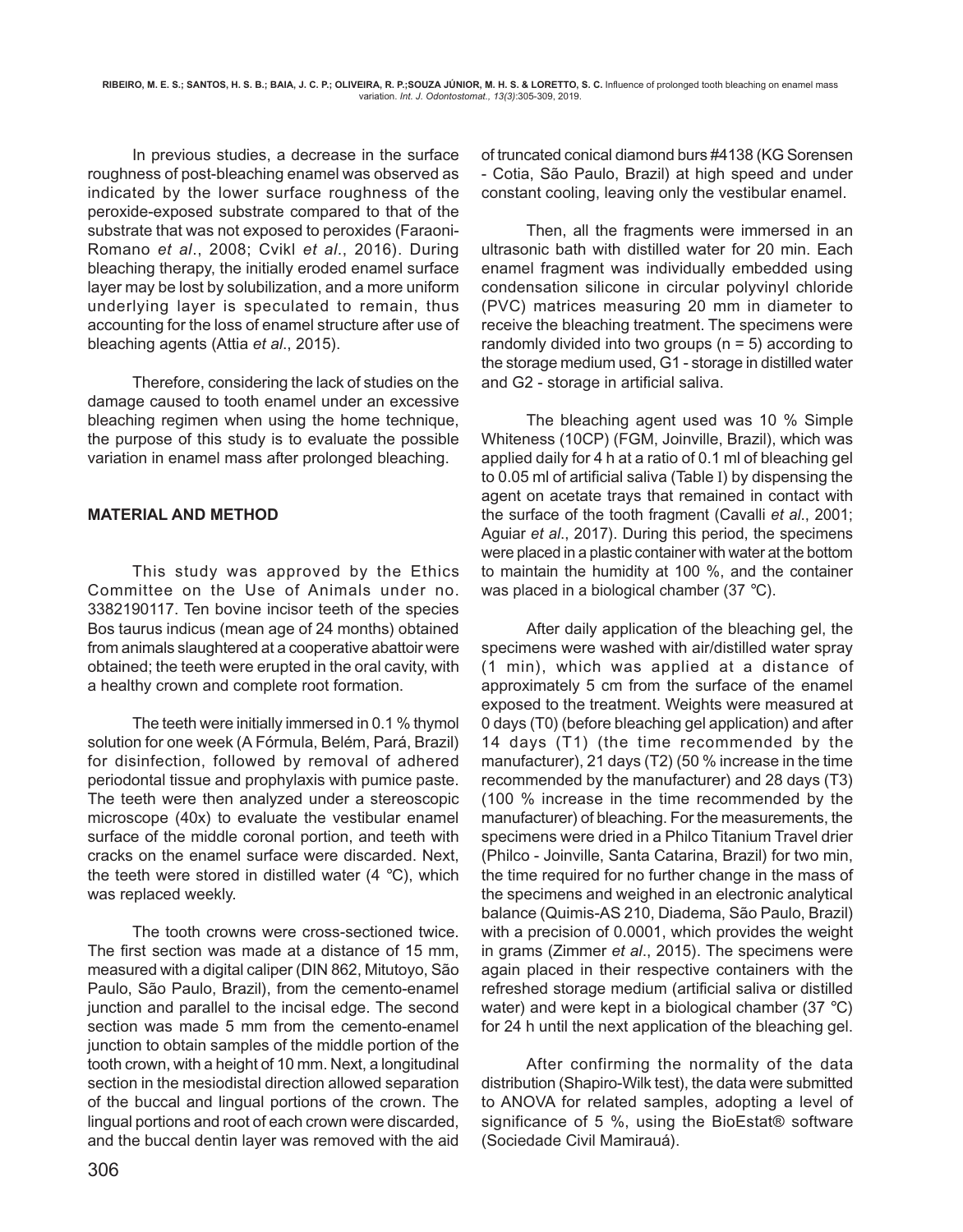| Material                                                                            | Manufacturer                                                                       | Composition                                                                                                                                                                                                                                                                             |  |  |  |  |
|-------------------------------------------------------------------------------------|------------------------------------------------------------------------------------|-----------------------------------------------------------------------------------------------------------------------------------------------------------------------------------------------------------------------------------------------------------------------------------------|--|--|--|--|
| Whiteness Simple bleaching gel                                                      | <b>FGM Produtos</b><br>Odontológicos Ltda,<br>Joinville, Santa<br>Catarina, Brazil | 10 % carbamide peroxide, Carbopol, potassium<br>hydroxide, sodium fluoride, glycerol and deionized<br>water.                                                                                                                                                                            |  |  |  |  |
| A fórmula - Farmácia<br>Artificial saliva<br>de Manipulação,<br>Belém, Pará, Brazil |                                                                                    | Sodium bicarbonate 2190 mg, potassium phosphate<br>1270 mg, magnesium chloride 125 mg, calcium chloride<br>441 mg, potassium chloride 820 mg, sodium fluoride 4.5<br>mg, nipazole 100 mg, sorbitol 24 mg,<br>carboxyme thylcellulose 8 mg, and distilled water 3000<br>ml ( $pH = 7$ ). |  |  |  |  |

Table I. Description of the materials used in the experiment, along with their trade names, manufacturers and composition (according to their respective manufacturers).

#### **RESULTS**

The mean (and standard deviation) of the mass variation values are shown in Table II. The descriptive analysis of the data showed that the highest mean mass was observed in G2 (0.5982 g) and the lowest mean mass was observed in G1 (0.3074 g) at 21 and 28 days, respectively. After confirming the normality of the data by the Shapiro-Wilk test, ANOVA for related samples was used with a significance level of 5 %. Significant differences were observed in all intragroup comparisons at the different times (between T0 and T1, T0 and T2, T0 and T3, T1 and T2, T1 and T3, and T2 and T3) in both groups. In G1, a decrease in enamel mass from T0 (0.3955 g) to T3 (0.3074 g) was observed. In G2, the mass increased until the end of the 21st day of bleaching (T2) (0.5982 g). However, at T3, corresponding to a 100 % increase in the time recommended by the manufacturer, a mass reduction (0.5540 g) was observed.

### **DISCUSSION**

Bleaching therapy using 10 % carbamide peroxide caused variation in enamel mass in the different storage media as reflected by a decrease in mass from T0 to T3 in G1 (distilled water). A different pattern was observed in G2 (artificial saliva), where an increase in mass was observed at the end of excessive bleaching therapy, T3 (28 days), compared to the mass at T0, before the application of 10CP.

Some bleaching agents have a lower than ideal pH, which can cause changes in the mineral content of the enamel, contributing to the formation of shallow depressions, increasing the porosity of the substrate, and thus promoting slight tissue erosion (Cavalli *et al*., 2010). These changes may be greater when the contact time between the bleaching agent and the tooth surface exceeds that recommended by the manufacturer (Chen *et al*., 2008; Engle *et al*., 2010). However, studies have shown that the addition of calcium or fluoride to the bleaching gel formulation can minimize enamel mineral loss (Pretty *et al*., 2005; Ren *et al*., 2009).

The 10CP formulation used in this study has two desensitizing/remineralizing agents, sodium fluoride and potassium ions, and a near-neutral pH to avoid decalcification of the enamel and dentin, where it acts together with saliva to promote remineralization, which may have contributed to the mass gain observed in the group stored in artificial saliva.

A study comparing the remineralizing capacity of several artificial saliva formulations (and distilled water as a control solution) in initial enamel erosive lesions found that all artificial saliva formulations analyzed showed a remineralizing effect on the tooth enamel, which was not observed when distilled water was used (Ionta *et al*., 2014). Another investigation reported increased enamel micro-hardness after subjecting specimens to a home bleaching protocol

Table II. Differences in the mean (and standard deviation) mass variations in G1 and G2 in grams (g) of dental enamel at days 0, 14, 21 and 28. ANOVA for related samples,  $p \le 0.05$ .

|                            | G1 - Water Storage medium |                                                                                            |                                           | G2 – Artificial saliva storage médium |                               |  |                     |                  |
|----------------------------|---------------------------|--------------------------------------------------------------------------------------------|-------------------------------------------|---------------------------------------|-------------------------------|--|---------------------|------------------|
|                            |                           |                                                                                            |                                           |                                       |                               |  |                     |                  |
| Mean                       | $0.3955^{\text{A}}$       | $0.4225$ B $0.3847^{\text{C}}$ $0.3074^{\text{D}}$ $0.5374^{\text{A}}$ $0.5787^{\text{B}}$ |                                           |                                       |                               |  | 0.5982 <sup>C</sup> | $0.5540^{\circ}$ |
| <b>Standard Desviation</b> | $(\pm)0.015$              |                                                                                            | $(\pm)$ 0.013 $(\pm)$ 0.018 $(\pm)$ 0.007 |                                       | (±) 0.005 (±) 0.009 (±) 0.007 |  |                     | (±) 0.0009       |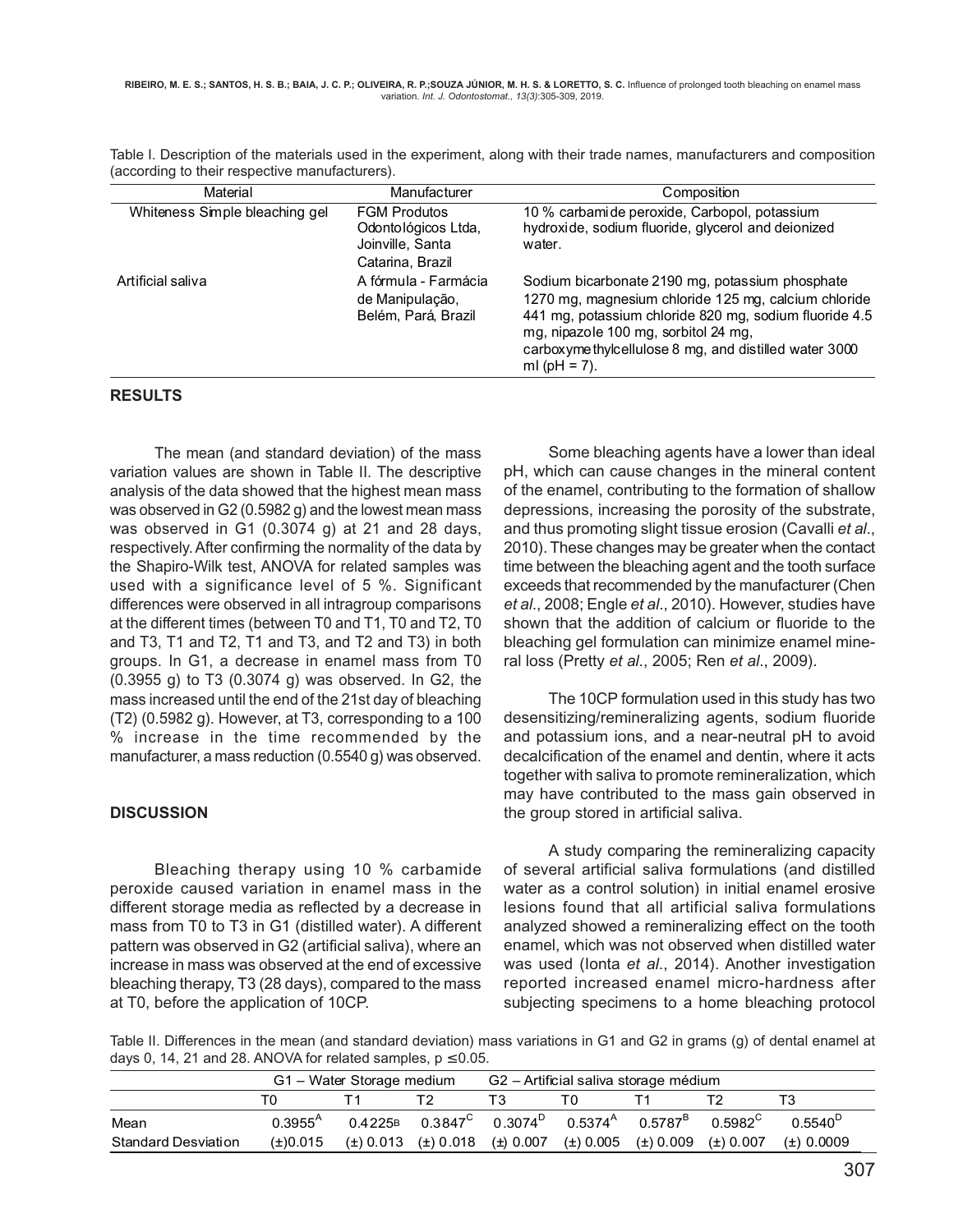for up to eight weeks, with the samples stored in human saliva between bleaching gel applications at clinically realistic intervals and associated the increased microhardness to human saliva (Polydorou *et al*., 2018). These results corroborate the findings of this study as 10CP alone, even with remineralizing agents in its formulation, may not have been able to prevent the decrease in enamel mass observed in G1, indicating that the presence of saliva is essential for incorporation of the remineralizing agents into the substrate.

Human saliva is composed of various electrolytes, such as sodium, potassium, calcium, magnesium, bicarbonate and phosphates, as well as immunoglobulins, proteins, enzymes and nitrogen products (Demarco *et al*., 2011). Calcium, phosphate and some proteins work together to exert an antisolubility effect and modulate the processes of tooth demineralization and remineralization, which are highly important for enamel integrity (Goo *et al*., 2004). Artificial saliva, such as that used in this study, should interact with the tooth substrate in a manner similar to natural saliva, which is a basic prerequisite of an artificial oral environment, such as in in vitro studies.

Notably, the mass variation observed in this study may not be clinically representative when considering the processes that lead to daily dental wear, such as tooth erosion, where the intake of acids regularly found in the diet and/or from the body itself can cause loss of dental hard tissue and therefore tooth mass changes. One study demonstrated that the amount of dental calcium lost after 12 h of bleaching treatment was similar to that lost in dental elements exposed to soft drinks or juice for a few min (Grobler *et al*., 2009).

Another study indicates that bleaching with carbamide peroxide does not increase enamel's susceptibility to acid erosion or demineralization as observed during caries formation (Cavalli *et al*., 2010). Daily intake of soft drinks has also been demonstrated to be potentially more harmful to hard dental tissues than periodic application of peroxide bleaching gels (Engle *et al*.). Most studies suggest that tooth bleaching with low concentrations of hydrogen peroxide or carbamide does not have significant deleterious effects on the surface morphology of enamel and dentin, microhardness, roughness or calcium loss (Abouassi *et al*.; Chen *et al*.; Cvikl *et al*.).

However, the scientific literature is scarce regarding the consequences of deleterious habits and/ or the use of abrasive toothpastes together with excessive use of peroxides on dental structures. Potentially, these processes together can intensify enamel loss and incite relevant clinical repercussions (Grobler *et al*.).

Therefore, more studies, especially in situ studies, are essential to measure possible damage to enamel exposed to excessive bleaching under the influence of tooth brushing and diet and to evaluate whether saliva and the desensitizers/remineralizers present in bleaching gels can prevent possible mass variations.

## **CONCLUSION**

The results showed that artificial saliva combined with gels containing desensitizing/remineralizing agents was able to prevent possible deleterious effects on enamel weight caused by prolonged bleaching.

## **ACKNOWLEDGEMENTS**

The authors are thankful to CAPES for encouraging this study. The authors deny any conflicts of Interest related to this study.

**RIBEIRO, M. E. S.; SANTOS, H. S. B.; BAIA, J. C. P.; OLIVEIRA, R. P.;SOUZA JÚNIOR, M. H. S. & LORETTO, S. C.** Influencia del blanqueo dental prolongado en la variación del esmalte dental. *Int. J. Odontostomat., 13(3)*:305- 309, 2019.

**RESUMEN:** El objetivo fue investigar la influencia del blanqueamiento dental prolongado con peróxido de carbamida al 10 % (10CP) sobre la variación de masa del esmalte dental. Las muestras se dividieron en dos grupos: G1, diez dientes sanos de los incisivos bovinos ( $n = 5$ ) en agua destilada, y G2, almacenamiento en saliva artificial. Las muestras se midieron en una escala analítica electrónica de precisión en los siguientes tiempos: T0-antes de la aplicación del gel blanqueador, T1-después de 14 días de blanqueo (el tiempo recomendado por el fabricante), T2-después de 21 días de blanqueo (aumento de 50 % en el tiempo recomendado por el fabricante), y T3-después de 28 días de blanqueo (aumento de 100 % en el tiempo recomendado por el fabricante). Los datos se presentaron al ANOVA para las muestras relacionadas ( $P = 0.5$ ). La media más alta se observó en G2 (0,5982 g) y la media más baja se observó en G1 (0,3074 g) en T2 y T3, respectivamente. Se observa